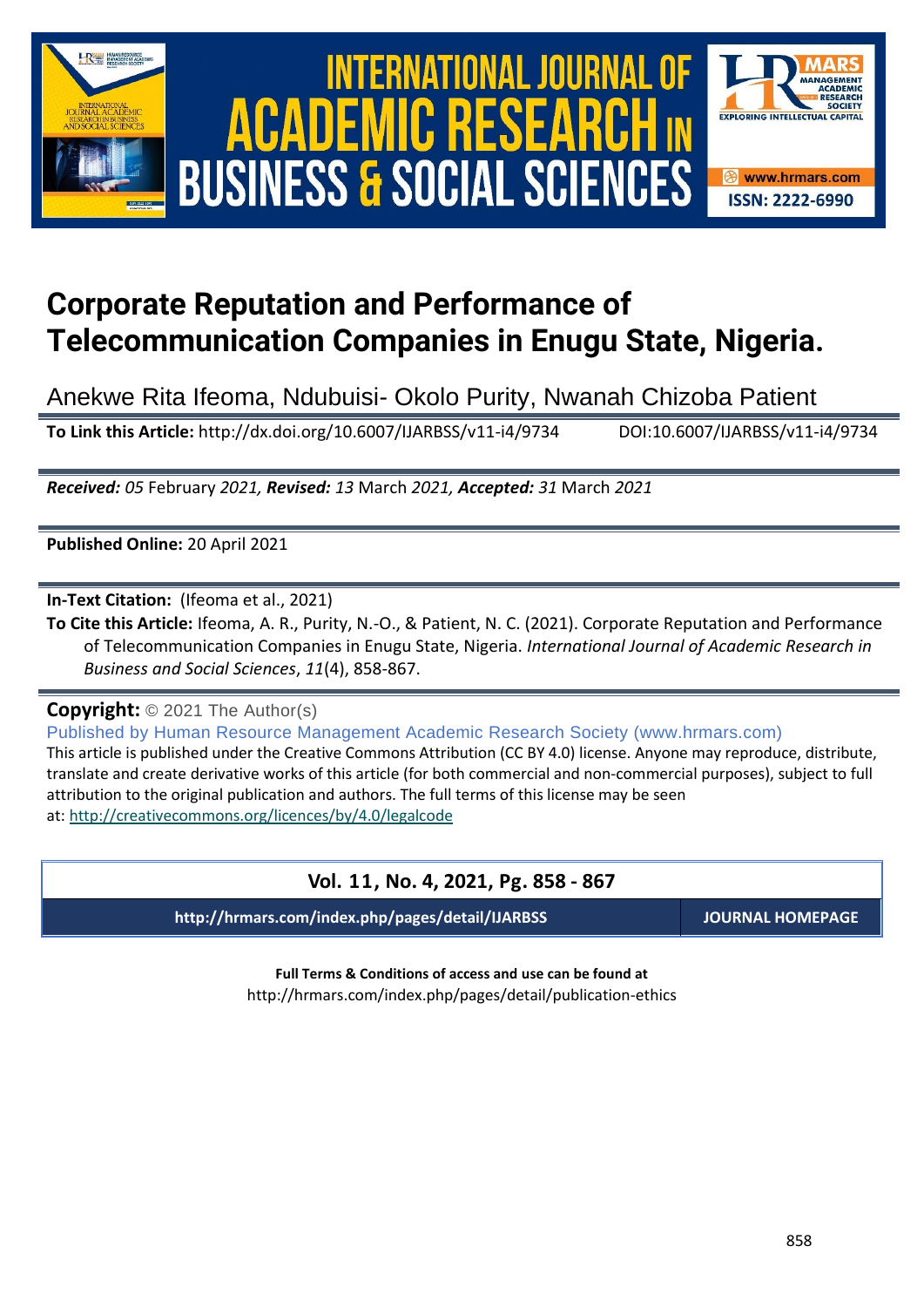

# **Corporate Reputation and Performance of Telecommunication Companies in Enugu State, Nigeria.**

Dr. Anekwe Rita Ifeoma, Dr. Ndubuisi- Okolo Purity Nnamdi Azikiwe University, Nigeria Email: anekwerita12@gmail.com, Purend2@yahoo.com

# Dr. Nwanah Chizoba Patient

University of Nigeria Email: Chizoba197424@gmail.com

#### **Abstract**

The study x-rayed the effect of corporate reputation on performance of telecommunication companies in Enugu state, Nigeria but specifically accessed the relationship between managerial reputation and employee retention and the relationship between product/service reputation and customer satisfaction. The study was anchored on resource-based theory by barney (1991). A correlation research design was adopted to ascertain the relationship between dependent and independent variables. The sample size of 121 was obtained using the Taro Yamane formula from the total population of 176. Pearson product-moment correlation coefficient was utilized to test the hypotheses. The result reveals that there is a significant positive relationship between managerial reputation and employee retention. The study, therefore, recommended that the organization should build a strong managerial reputation among its stakeholders and current and potential employees to attract good job candidates and ensure retention of employees.

**Keyword:** Managerial Reputation, Product/Service Reputation, Corporate Reputation, And Performance

## **Background of the Study**

Corporate reputation has been subjected to series of scholarly studies in management and allied social science research. Many scholars and professionals posit that the reputation of an organization remains its critical point of appeal to different stakeholders, its personality and social esteem, its most important asset, the content of its character, as well as its current realities as a consequence generated from its past actions. It is generally held by scholars and professionals that corporate reputation constitutes the nucleus intangible properties that define how an organization will fare in a competitive market (Adoro & Eguruhin, 2000**),** the quality of support it gets from its stakeholders during a crisis (Domen, 2003), Its foray into new market or industry (Allen-Bach, 2000) and most importantly, the quality of talents it attracts and retains over a long period**.** corporate reputation is directly connected to the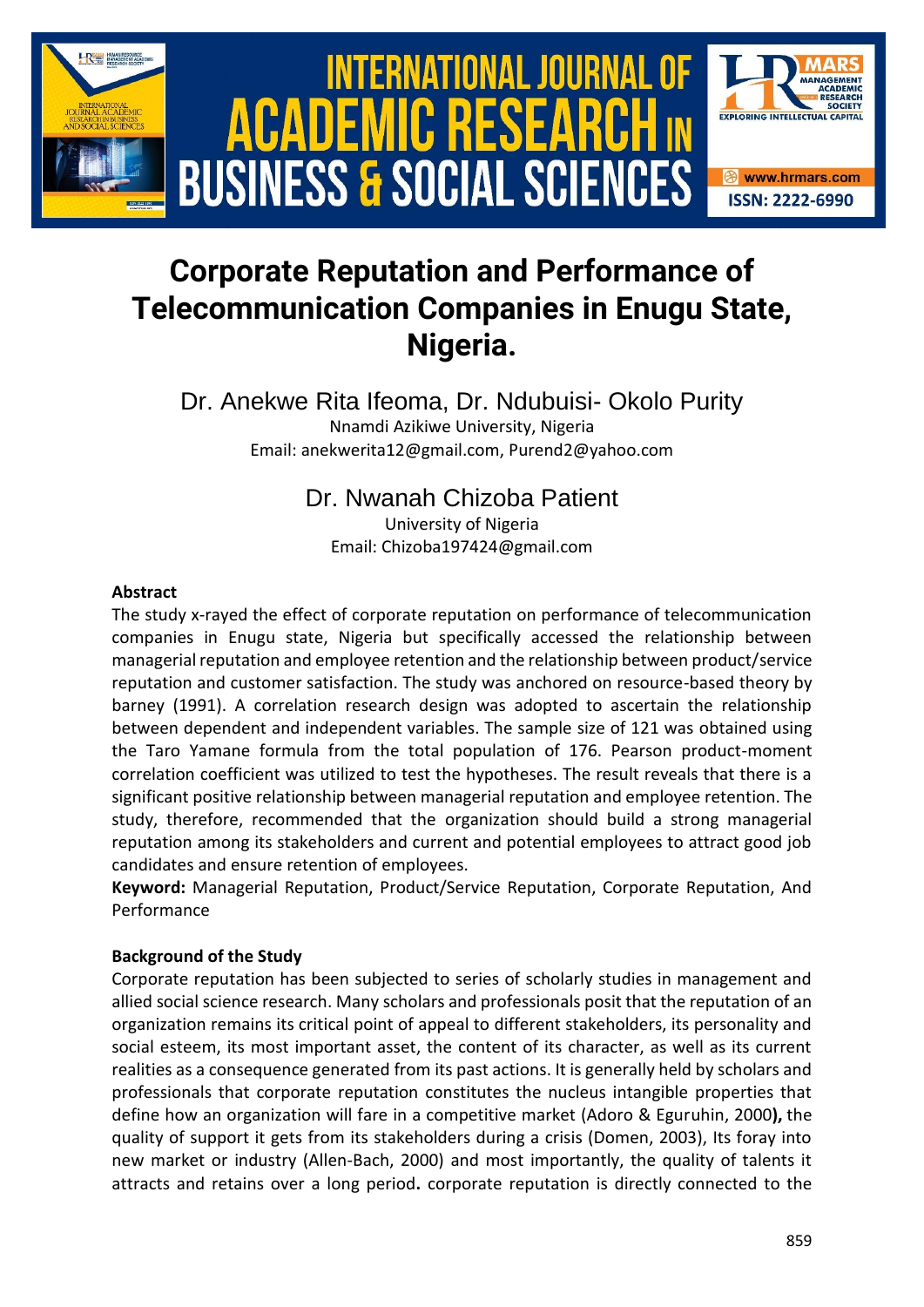**Vol. 1 1 , No. 4, 2021, E-ISSN: 2222-6990 © 2021 HRMARS**

corporate identity of an organization. It is viewed as ethos, aspirations, values, and goals that drive a sense of commonness and alignment among the organization's stakeholders.

The critical role of corporate reputation in building and sustaining the optimal performance of an organization across all fronts cannot be undermined. Performing companies place a vital premium on corporate reputation, hence the huge investments that are lavished on initiatives that are targeted at developing and managing competitive corporate reputation (Adoro & Eguruhin, 2000), According to (Ozerali, 2004), Corporate reputation affects corporate behavior, the strategic direction of an organization and the observable corporate traits in which an organization undertake the process of decision-making and planning manner especially concerning critical issues that are vital to its survival, growth, and profitability. Research evidence shows that corporate reputation has significant implications on a variety of organizational and business issues including costs (Deephouse, 2000) and pricing policies (Rindova et al., 2005).

Although reputation is an intangible concept, research universally shows a good reputation demonstrably increases corporate worth and provides sustained competitive advantage. A business can achieve its objectives more easily if it has a good reputation among its stakeholders, especially key stakeholders such as its largest customers, opinion leaders in the business community, suppliers, and current and potential employees. (Ozerali, 2004) argue that corporate reputation enables an organization to attract superior talents that deliver on critical corporate capabilities such as innovation, effective internal processes, and innovation**.** A good reputation is seen as including higher customer retention rates and associated increased sales and product selling prices (Shapiro, 1983), and reduced operating costs (Podony, 1993). Despite widespread belief in this 'reputational advantage', the empirical evidence from management research supporting the proposition that reputation positively influences a firm's future performance is inconsistent. The study, therefore, argued that a strong corporate reputation is a panacea for business sustainability, performance, improve market outlook and achieve competitive advantage.

## **Objectives of the Study**

The study explores the effect of corporate reputation on organizational performance of telecommunication firms in Enugu state, but specifically seeks to:

1)Investigate the relationship between managerial reputation and employee retention 2)Ascertain the relationship between product/service reputation and customer satisfaction

## **Research Questions**

1)What is the relationship between managerial reputation and employee retention? 2)What is the nature of the relationship between product/service reputation and customer satisfaction?

# **Hypotheses**

1)There is a significant relationship between Managerial reputation and employee retention 2) There is a significant relationship between Product/ service reputation and customer satisfaction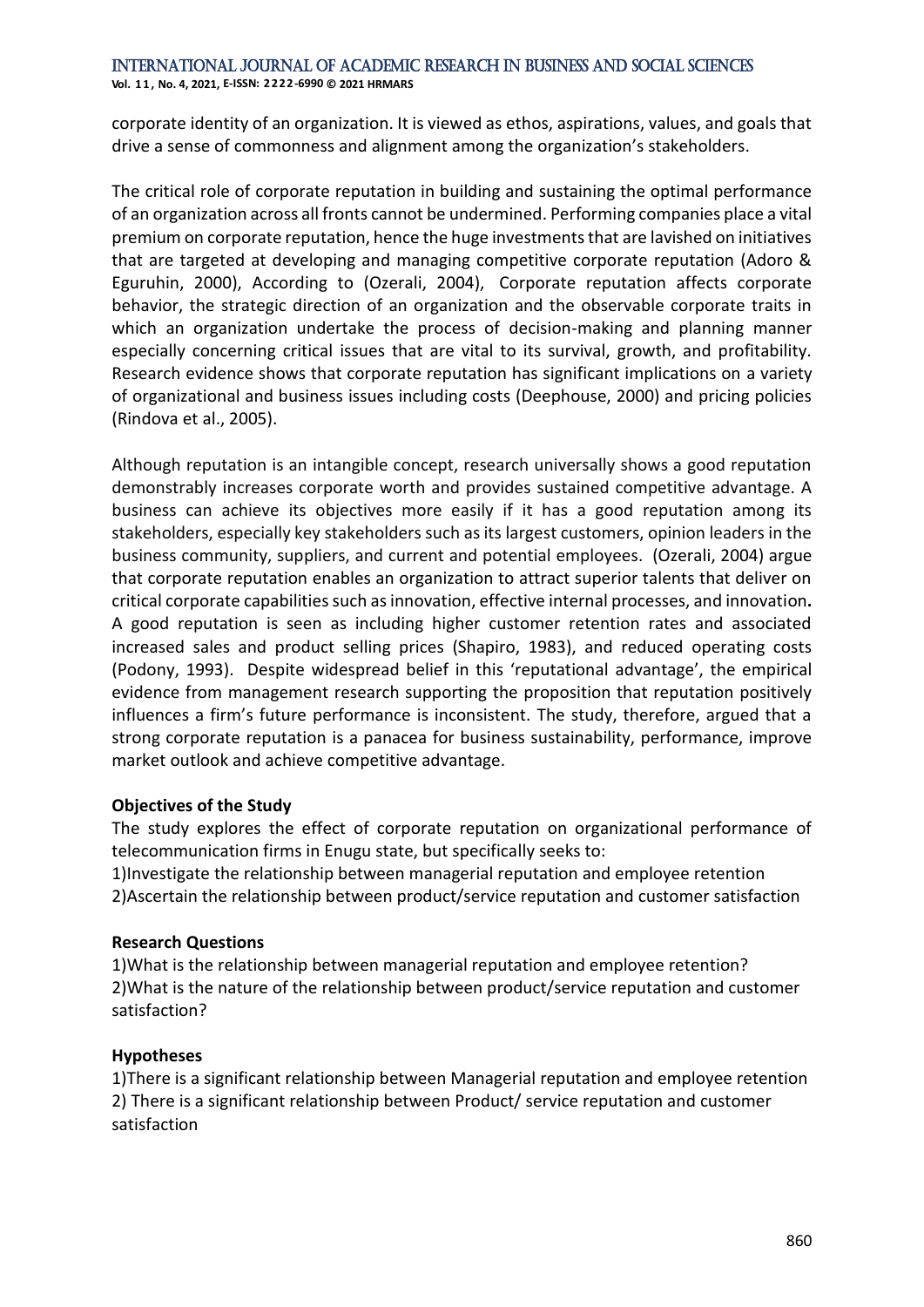#### International Journal of Academic Research in Business and Social Sciences **Vol. 1 1 , No. 4, 2021, E-ISSN: 2222-6990 © 2021 HRMARS**

## **Conceptual Clarifications**

There is no consensus on one definition" of corporate reputation. But, the most [popular](https://www.researchgate.net/publication/328431593_Corporate_reputation_in_management_research_a_review_of_the_literature_and_assessment_of_the_concept) [definition](https://www.researchgate.net/publication/328431593_Corporate_reputation_in_management_research_a_review_of_the_literature_and_assessment_of_the_concept) was given by [Fombrun](https://www.reputationinstitute.com/about/board-of-directors) (1990) who defined "*corporate reputation* as the overall estimation in which an organization is held by its internal and external stakeholders based on its past actions and probability of its future behavior. According to Walker (2010) "Corporate reputation can be defined as the collective perception of the organization's past actions and expectations regarding its future actions, because of its efficiency with the main competitors". Corporate reputation implies a long-lasting, cumulative assessment comprised over a long period of the business organization (Gioia, Schultz & Corley, 2000; Ou & Abratt, 2006). Pauland (2015) suggests that reputation is a "collective representation of diverse stakeholders' perception of organization behavior and culture built up over time. Brown (2006) defines corporate reputation as the set of corporate associations that individuals and bodies outside attribute to the organization. Corporate reputation is categorized into three major areas as Managerial reputation, Financial reputation; and Product reputation according to (Martin de Castro,2006). In the context of this study corporate reputation was decomposed into managerial reputation and product/services reputation while performance indicators include employee retention and customer satisfaction.

*Managerial reputation:* Karia & Hasmi, (2006) in their study of quality management practices in Malaysia found that they were positively correlated with employees' work-related attitudes such as job involvement, job satisfaction, career satisfaction, and organizational commitment. Ranganathan, (2008) found that quality management substantially increases customer satisfaction across diverse industrial and cultural settings. Cua et al., (2001); Douglas and Judge, 2001; Kaynak, (2003) found a positive association between quality management practices and organizational performance.

**Product/service reputation:** is a perception about product quality and future behaviors demonstrated to its customers, employees, investors, business partners, and the general public. In today's competitive environment, quality is the key to an organization's success and survival. Quality is a complex and multifaceted concept. In its broadest sense, product quality is the ability of a product to meet or exceed customer's expectations (Waters & Waters, 2008). Khan and Ahmed (2012) affirm that " product quality is a critical determinant of consumer satisfaction " Ehsani (2015), argue that "quality of the product is the customer's perception of the overall quality or superiority of the product or service, concerning its intended purpose, relative to the alternative. Quality service products play an essential role in establishing customer satisfaction which invariably depicts that the more qualified the product and the services provided, the higher the customer satisfaction.

*Employee retention*: The term "employee retention" first began to appear with regularity on the business scene in the 1970s and early '80s. Employee retention is a process in which the employees are encouraged to remain with the organization for the maximum period or until the completion of the project. Zineldin, (2000) viewed retention as "an obligation to continue to do business or exchange with a particular company on an ongoing basis". Panoch, (2001) asserts that organizations take great care in retaining their valuable employees and good employees are increasingly becoming more difficult to find. Effective employee retention strategy helps the company to ensure better performance by properly utilizing employee capital. Das and Baruah (2013) and Ampomah and Cudjor (2015) corroborate that the health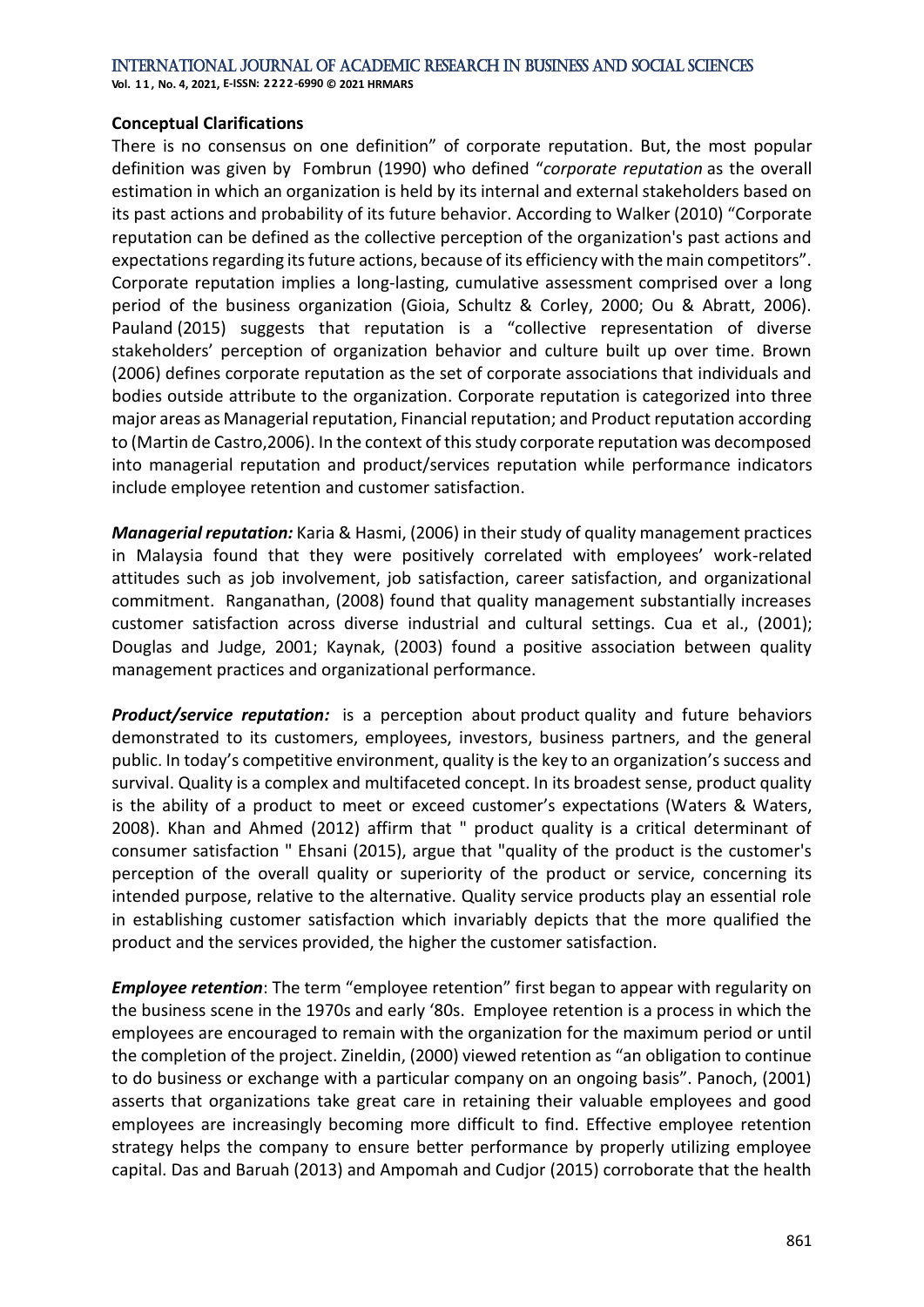International Journal of Academic Research in Business and Social Sciences **Vol. 1 1 , No. 4, 2021, E-ISSN: 2222-6990 © 2021 HRMARS**

and long-term success of any organization depends on employee retention. Walker (2001) argue that managing and retaining promising employees' is an important fundamental mean of achieving competitive advantage among the organizations.

*Customer satisfaction:* the concept of customer satisfaction is not a new one. It hit the business sectors in the early 1980s where some researchers considered that customer satisfaction is the best window into loyalty. Customer satisfaction is the sense of contentment that consumers experience when comparing their introductory expectations with the actual quality of the acquired product (Krivobokova, 2009). Customer satisfaction is determined by the quality and price of the products desired by the customer, as stated by Bei and Chiao (2001) that "Consider product quality and price as the foundation to build up consumer satisfaction". Improving insights into the quality of goods motivates customer satisfaction (Cameroon, Moizer, & Pettiniccbio, 2010). Increased customer satisfaction can provide company benefits like customer loyalty, extending the life cycle of a customer expanding the life of merchandise the customer purchase, and increases customers' positive word of mouth communication. Customer satisfaction consists of several indicators, namely loyalty, satisfaction, repurchase interest, small desire to make a complaint, the willingness to recommend the product, and the reputation of the company (Kotler and Keller, 2012).



## **Figure2.1 Conceptual Model. Researcher (2020)**

The model in figure 2.1 shows the relationship between corporate reputation which was proxies with managerial reputation and product/service reputation and performance indicators include employee retention and customer satisfaction. The model establishes the relationship between managerial reputation and employee retention as stated in hypothesis one and the relationship between product/service and customer satisfaction in hypothesis two.

#### **Theoretical Framework**

The study is anchored on Resource-based theory credited by Barney, J. B. (1991). The theory contends that the possession of strategic resources provides an organization with a golden opportunity to develop competitive advantages over its rivals. The resource-based theory also states that the possession of resources is valuable, difficult to imitate, rare, and cannot be substituted. The resource-based theory suggests that organizations should look inside the company to find the sources of competitive advantage through the use of their resources.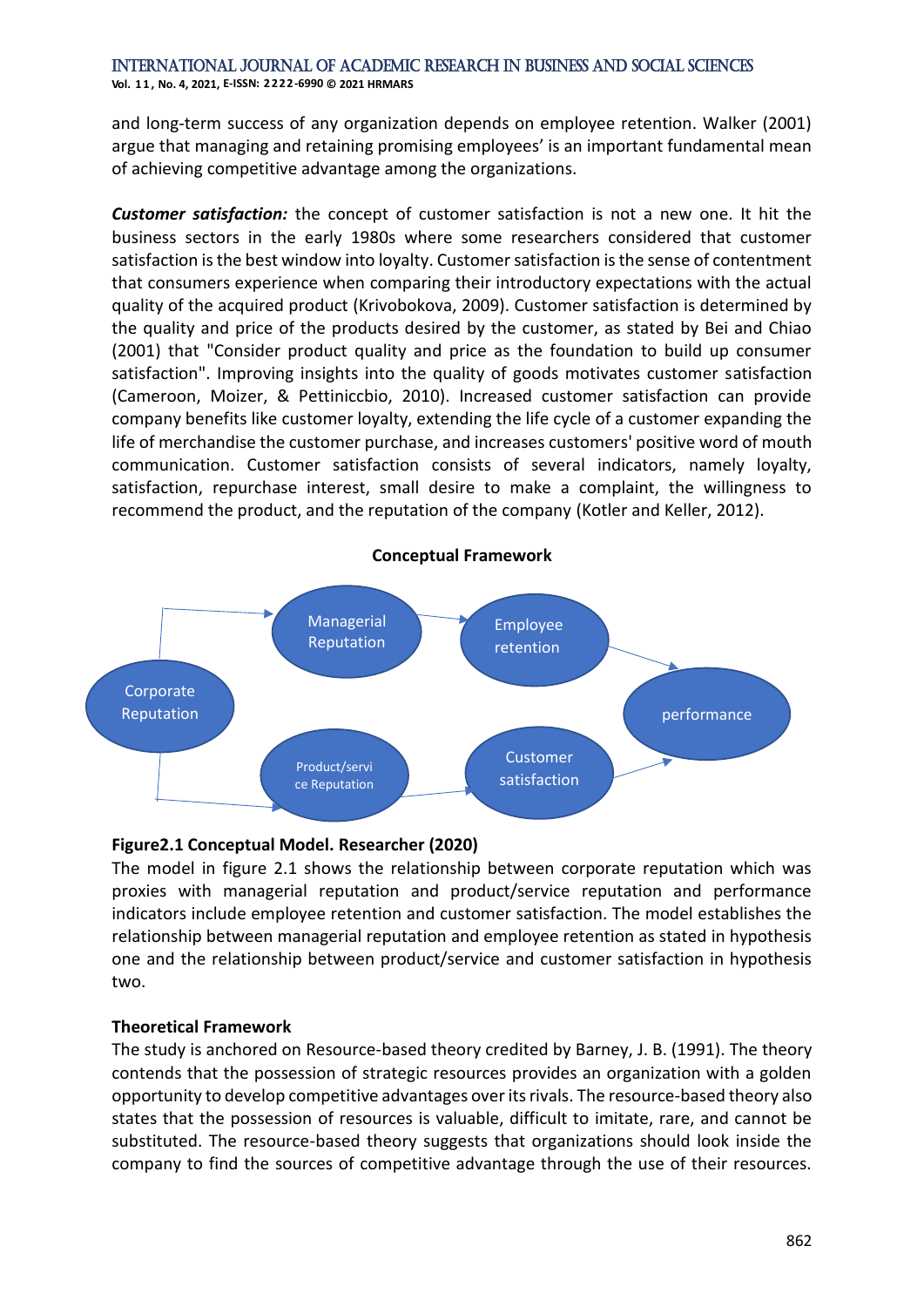**Vol. 1 1 , No. 4, 2021, E-ISSN: 2222-6990 © 2021 HRMARS**

Competitive advantage is an advantage that a firm has over the competitors that allow it to generate sales or margins and/or retains more customers than the competition. A firm's competitive advantage evolves from the resources that the organization has. These competitive advantages in turn can help the organization enjoy strong profits. In the resourcebased theory model, resources are given the major role of assisting companies in achieving higher organizational performance and competitive advantage. This theory is relevant to the study, reputation is a vital asset used to achieve competitive advantage and improve financial performance and overall performance of the organization. Corporate reputation is intangible and valuable resources that provide the organization with a sustainable competitive advantage and improve performance which is rare, valuable, and difficult to imitate.

#### **Literature Review**

The literature on Corporate reputation has been increased the attention of academicians in the field of strategy, economics, and management (Zhang, 2009, Jeng, 2011). Corporate reputation shapes the future behavior of both customers and employees toward the firm (Brown & Dacin, 1999), it can reduce transaction cost(Dunne & Sdewitze, 2005), create greater loyalty among customer(Sirfeshmukh, Singh & Sabol, 2000), and result in greater commitment among employees (Dirk & Ferrin, 2002). Aqueveque & Ravasi (2006) argues that corporate reputation is a strategic asset that generates trustworthiness from the stakeholder and influences positively on business performance. Mahon (2002) reported that reputation is a socially complex intangible resource that is valuable and non-transferable, which history plays a substantial role in its creation. Carmeli & Tisher, 2005, Roberts & Dowling, (2002) has proven that corporate reputation leads to persistent performance differences.

Reputation serves as a point of reference when judging the firm's contribution to stakeholders' own & the public's welfare (Lewis, 2001). A strong corporate reputation suggests that the product and services being offered by the firm are of higher quality (Cameli & Tisher, 2005) and that the firm is responsible and will treat its customer well. Inglis & Morley (2006) advocated that a positive reputation can be a major factor in sustaining competitive advantage as it is developed over a long period that cannot be easily shortened by competitors.

Empirically, studies have shown that corporate reputation positively impacts firm performance. The study conducted by Li, Chen, & Ma, (2016). investigated the mediating role of innovation legitimacy between corporate reputation and enterprise growth in China. The results reveal that corporate reputation has a significant positive relationship with enterprise growth. Also, a significant relationship was found between innovation legitimacy on enterprise growth. Aminu and Mustaph (2014) examined the influence of corporate reputation on the performance of banking industries in Kano state North-West of Nigeria. The model shows corporate reputation that is a reflective construct that has a significant direct effect on performance. Inglis, Morley, and Sammut, (2014) Explored the effect of corporate reputation on financial performance and the result reveals that there is a significant relationship between corporate reputation and return on investment capital, customer loyalty, and satisfaction. Hisham, mar, and Abu (2015) x- rayed the effect of corporate reputation on consumer brand preference and found a positive significant relationship between brand preference and corporate reputation dimensions. Pribanus and Muhammad (2019) examined the effect of price and product quality on satisfaction and loyalty and the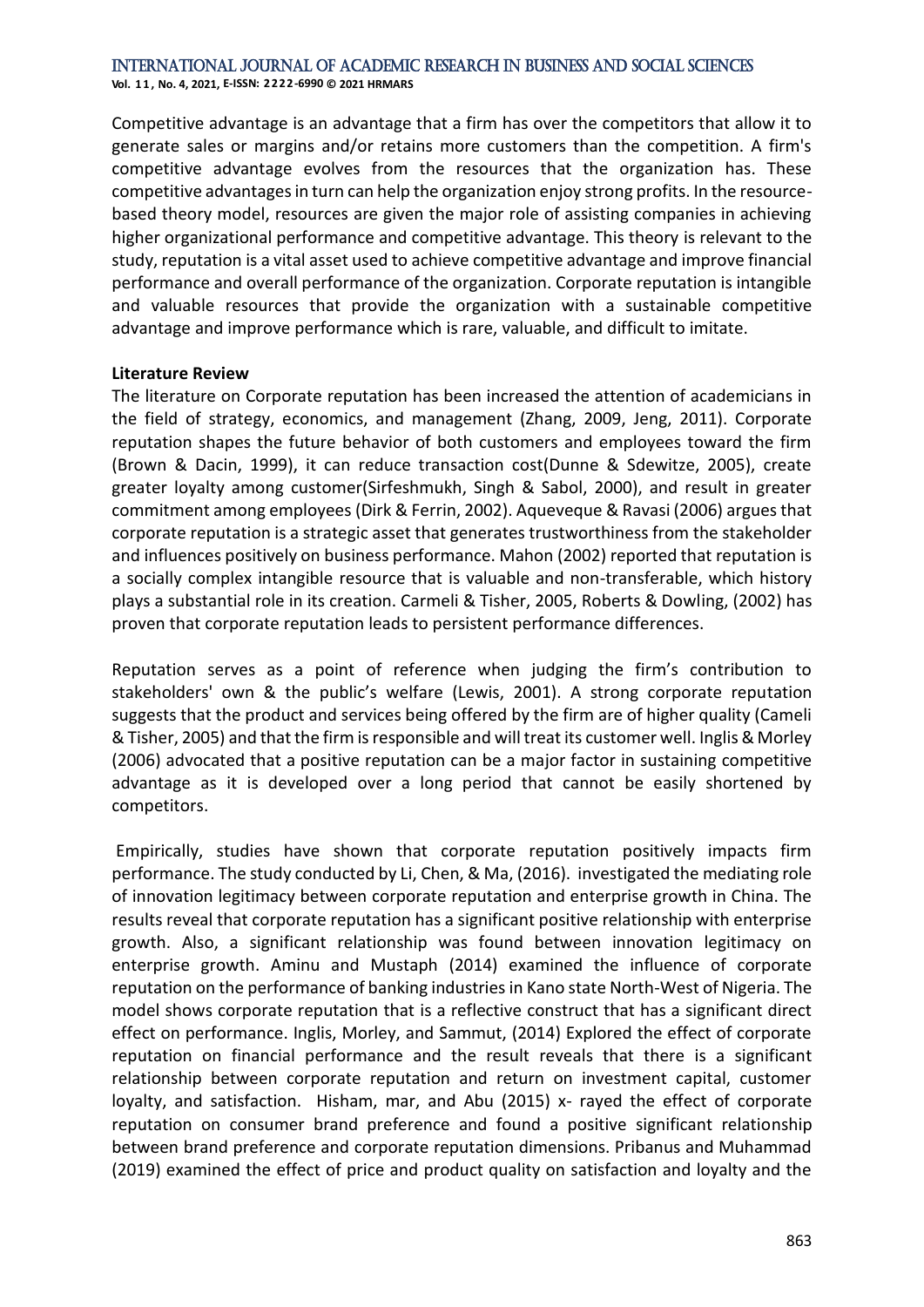International Journal of Academic Research in Business and Social Sciences **Vol. 1 1 , No. 4, 2021, E-ISSN: 2222-6990 © 2021 HRMARS**

results reveal that product quality has a significant and positive impact on customer satisfaction.

#### **Methodology**

The study is a correlational survey that determines the relationship between dependent and independent variables. The sample size of 121 respondents was drawn from the target population of 176 using the Taro Yamane statistical formula. Three telecommunication companies operating in Nigeria were randomly selected on the fact that they are respected, and seen as the most popular and oldest telecommunication companies in Nigeria, they include MTN Nigeria, Globacom, and Airtel Nigeria. The Cronbach Alpha Coefficient was 0.78 which indicates that the instrument (questionnaire) was reliable. The instrument was structured using a five-point Likert scale, hence 5 (SA), 4 (A), 3(N), 2(D), 1(UD). The hypotheses were tested using the Pearson Product Moment Correlation Coefficient to ascertain the relationship between dependent and independent variables.

#### **Results and Discussion**

| <b>Correlations</b>             |                        |                   |                  |  |  |
|---------------------------------|------------------------|-------------------|------------------|--|--|
|                                 |                        | <b>MANAGERIA</b>  | <b>EMPLOYEE</b>  |  |  |
|                                 |                        |                   | <b>RETENTION</b> |  |  |
|                                 |                        | <b>REPUTATION</b> |                  |  |  |
| MANAGERIAL<br><b>REPUTATION</b> | Pearson<br>Correlation | 1                 | $.838***$        |  |  |
|                                 | Sig. (2-tailed)        |                   | .000             |  |  |
|                                 | N                      | 121               | 121              |  |  |
| <b>EMPLOYEE RETENTION</b>       | Pearson<br>Correlation | $.838***$         |                  |  |  |
|                                 | Sig. (2-tailed)        | .000              |                  |  |  |
|                                 | N                      | 121               |                  |  |  |

\*\*. Correlation is significant at the 0.01 level (2-tailed).

The table above shows that the p-value is (.000) which is less than 0.01 at 2 tailed tests meaning that managerial reputation has a significant positive relationship on employee retention with the correlation coefficient of .838. This implies that with the increase of managerial reputation, employee retention will also increase. We, therefore, accept the alternate hypothesis that states thus, there is a significant positive relationship between managerial reputation and employee retention (r = .838, P<.05).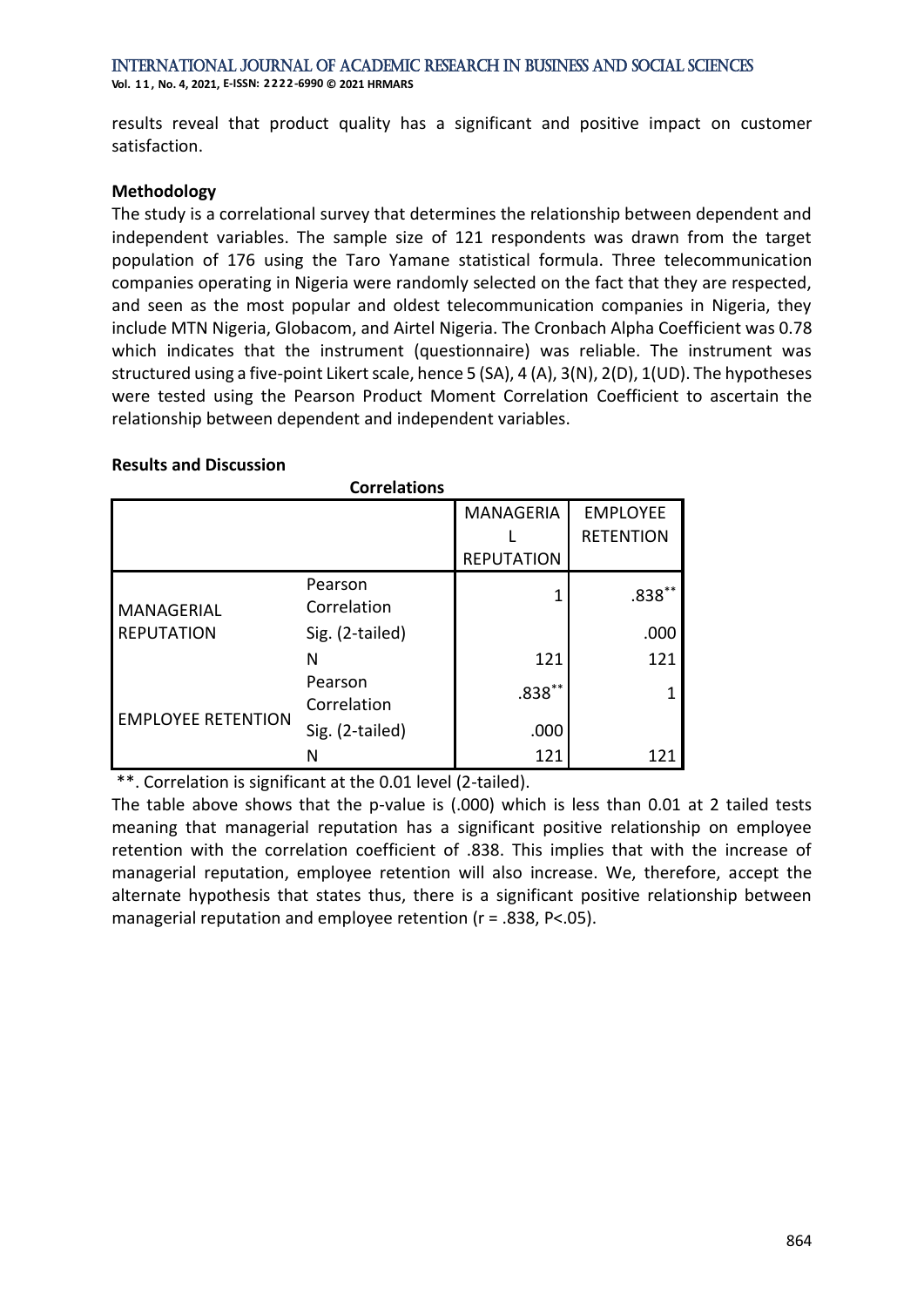**Vol. 1 1 , No. 4, 2021, E-ISSN: 2222-6990 © 2021 HRMARS**

|                                      |                        | PRODUCT/SE<br><b>RVICE</b><br><b>REPUTATION</b> | <b>CUSTOMER</b><br><b>SATISFACTIO</b><br>N |
|--------------------------------------|------------------------|-------------------------------------------------|--------------------------------------------|
| PRODUCT/SERVICE<br><b>REPUTATION</b> | Pearson<br>Correlation |                                                 | $.649**$                                   |
|                                      | Sig. (2-tailed)        |                                                 | .000                                       |
|                                      | N                      | 121                                             | 121                                        |
| <b>CUSTOMER</b>                      | Pearson<br>Correlation | $.649***$                                       | 1                                          |
| <b>SATISFACTION</b>                  | Sig. (2-tailed)        | .000                                            |                                            |
|                                      | N                      | 121                                             | 12                                         |

#### **Correlations**

\*\*. Correlation is significant at the 0.01 level (2-tailed).

The Pearson correlation analysis was tested to ascertain the relationship between product/service reputation and customer satisfaction. The correlation table shows the correlation coefficient of .649 at the magnitude of 64% with the probability value of P = 0.000. Since the P-value is 0.000 which is less than 0.05 level of significance used at 2 tailed tests we, therefore, reject the Null hypothesis and accept the alternative that states, thus there is a significant positive relationship between product service reputation and customer satisfaction which implies that increase in product/service reputation will amount to increase in customer satisfaction.

# **Discussion of the Findings**

The study establishes a significant positive relationship between managerial reputation and employee retention. This primarily entails that an increase in managerial reputation will lead to an increase in employee reputation and vice versa. The finding concurs with the work done by Karia & Hasmi, (2006) they advocated that quality management practices in Malaysia were positively correlated with employees' work-related attitudes such as job involvement, job satisfaction, career satisfaction, and organizational commitment. Ranganathan, (2008) argues that quality management substantially increases customer satisfaction across diverse industrial and cultural settings. Cua et al., (2001); Douglas and Judge, 2001; Kaynak, (2003) found a positive association between quality management practices and organizational performance.

The second hypothesis revealed that there is a significant positive relationship between product/ service reputation and customer satisfaction. This implies that customer satisfaction is closely linked to product and service quality which invariably means that a higher level of product/ service quality results in greater customer satisfaction. The finding is inconsistent with the study of Pribanus and Muhammad (2019) their result reveals that product quality has a significant and positive impact on customer satisfaction. Khan and Ahmed (2012) affirm that " product quality is a critical determinant of consumer satisfaction " Ehsani (2015), argue that "quality of the product is the customer's perception of the overall quality or superiority of the product or service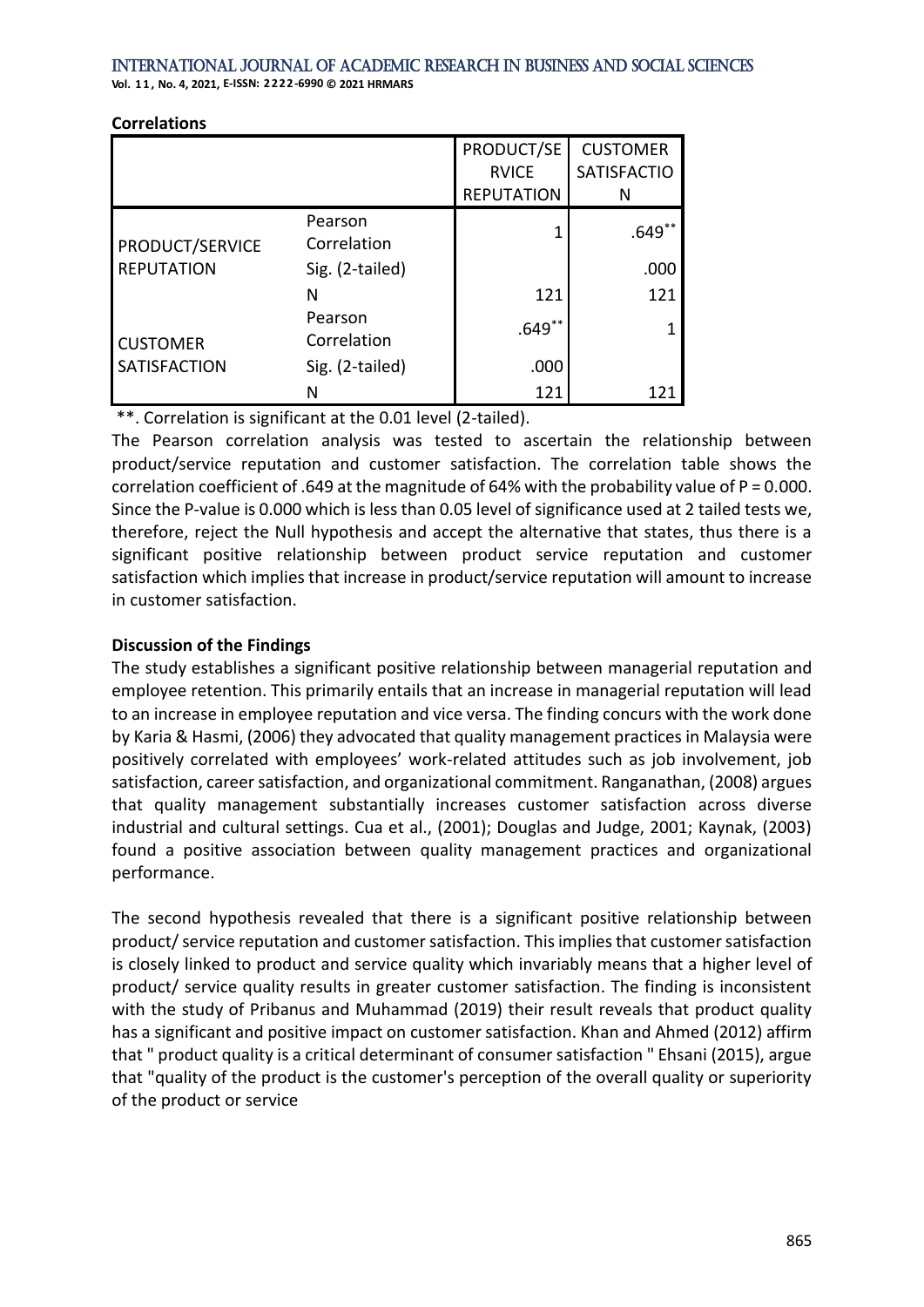**Vol. 1 1 , No. 4, 2021, E-ISSN: 2222-6990 © 2021 HRMARS**

#### **Conclusions and Recommendations**

Good reputation demonstrably increases corporate worth and provides sustained competitive advantage which in turn enhances organizational performance. It provides the organization with a basis for sustaining competitive advantage given its valuable and hard to imitate characteristics and stimulates the consumers' expectation regarding the company's offerings. The study, therefore, recommends that manger should develop a positive reputation by communicating to customers certain features that relate to product/service offering because customers consider quality and unique product/service as an important contributor to the reputation of the organization. The organization should build a strong managerial reputation among its stakeholders and current and potential employees to attract good job candidates and ensure the retention of employees.

#### **References**

- Allen-Bach, M. (2000). Winning the war of the Mind through Reputation spinnin*g. Marketing Communications Journal,* Issue 3, Vol 2. Centre for Corporate Strategy Studies, University of Ghana, Legon.
- Aminu, A., and Mustaph, N. (2014). Corporate Reputation on Performance of Banking Industries in Nigeria: Using PLS-SEM Tool of Analysis. European Journal of Business and Management.
- Ampomah, P., & Cudjor, S. K. (2015). The Effect of Employee Turnover on Organizations (Case Study of Electricity Company of Ghana, Cape Coast). Asian Journal of Social Sciences and Management Studies, 2(1), 21–24.
- Cua, K. O., Mc Kone, K. E., and Schroeder, R. G. (2001), "Relationships between implementation of TQM, JIT, and TPM and manufacturing performance", Journal of Operations Management, Vol. 19, pp. 675-94.
- Campbell, D., & Frei, F. (2010). Cost structure, customer profitability, and retention implications of self-service distribution channels: Evidence from customer behavior in an online banking channel. Management Science, 56(1), 4–24
- Doro, S., & Eguruhin, D. (2000): Mapping the Reputational Landscape. *Corporate Reputation Review*, Vol. 4, pp. 20 – 31.
- Douglas, T. J., and Judge, W.Q. Jr (2001), "Total quality management implementation and competitive advantage: the role of structural control and exploration", Academy of Management Journal, 44, 158-69
- Das, B. L., & Baruah, M. (2013). Employee Retention: A Review of Literature. Journal of Business and Management, 14(2), 8-16.
- Dierickx, I., and Cool, K. (1989). Asset stock accumulation and sustainable competitive advantage. Management Science, 38, 1504-1511.
- Deephouse, D. L. (2000). Media reputation as a strategic resource: An integration of mass communication and resource-based theories. Journal of Management, 26(6), 1091– 1112.
- Ehsani, Z., and Ehsani, M. H. (2015). Effect of Quality and Price on Customer Satisfaction and Commitment in Iran Auto Industry. International Journal of Service Sciences, Management and Engineering.1(5).52- 56.
- Eberl, M., and Schwaiger, M. (2005). Corporate reputation: disentangling the effects on financial performance. European Journal of Marketing, 39, 7/8, 838-854.